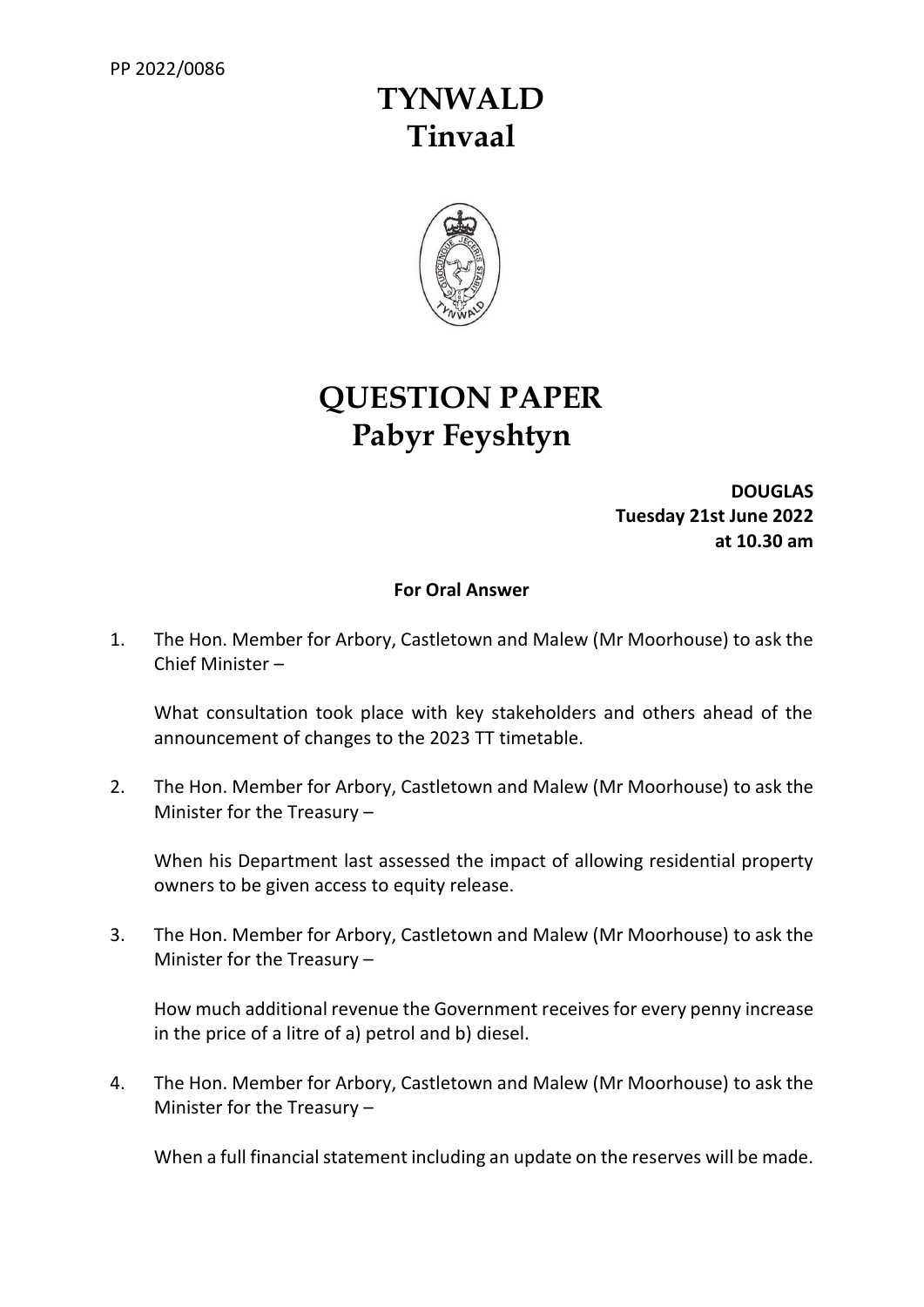5. The Hon. Member for Middle (Mr Peters) to ask the Minister for Enterprise –

How many complimentary admissions to the hospitality venue at the grandstand were offered during the 2022 TT to a) Members of the House of Keys; b) Members of the Legislative Council; c) civil servants; and d) others.

6. The Hon. Member for Garff (Mrs Caine) to ask the Minister for Environment, Food and Agriculture –

If she is content with the current policy over green lanes and greenway road access; what assessment her Department has made over damage caused to ecosystems and habitats around green lanes and the uplands by motor vehicles; and if she will make a statement.

7. The Hon. Member for Douglas North (Mr Ashford) to ask the Minister for Health and Social Care –

When the Private Patients Unit will be operational and able to accommodate inpatients.

8. The Hon. Member for Arbory, Castletown and Malew (Mr Glover) to ask the Minister for Health and Social Care –

How many people he believes may be suffering from Long Covid; and what is being done to raise awareness of this condition.

9. The Hon. Member for Ayre and Michael (Mr Johnston) to ask the Minister for Health and Social Care –

What future healthcare use is planned for the Jurby Health and Community Centre.

10. The Hon. Member for Douglas North (Mr Ashford) to ask the Minister for Infrastructure –

What plans he has to revise the income thresholds that apply to social housing tenancy reviews.

11. The Hon. Member for Garff (Mrs Caine) to ask the Minister for Infrastructure –

If he is content with his Department's policy on green lanes and greenway road access; what recent assessment his Department has made of damage caused by motor vehicles on undesignated tracks in the countryside and uplands; and if he will make a statement.